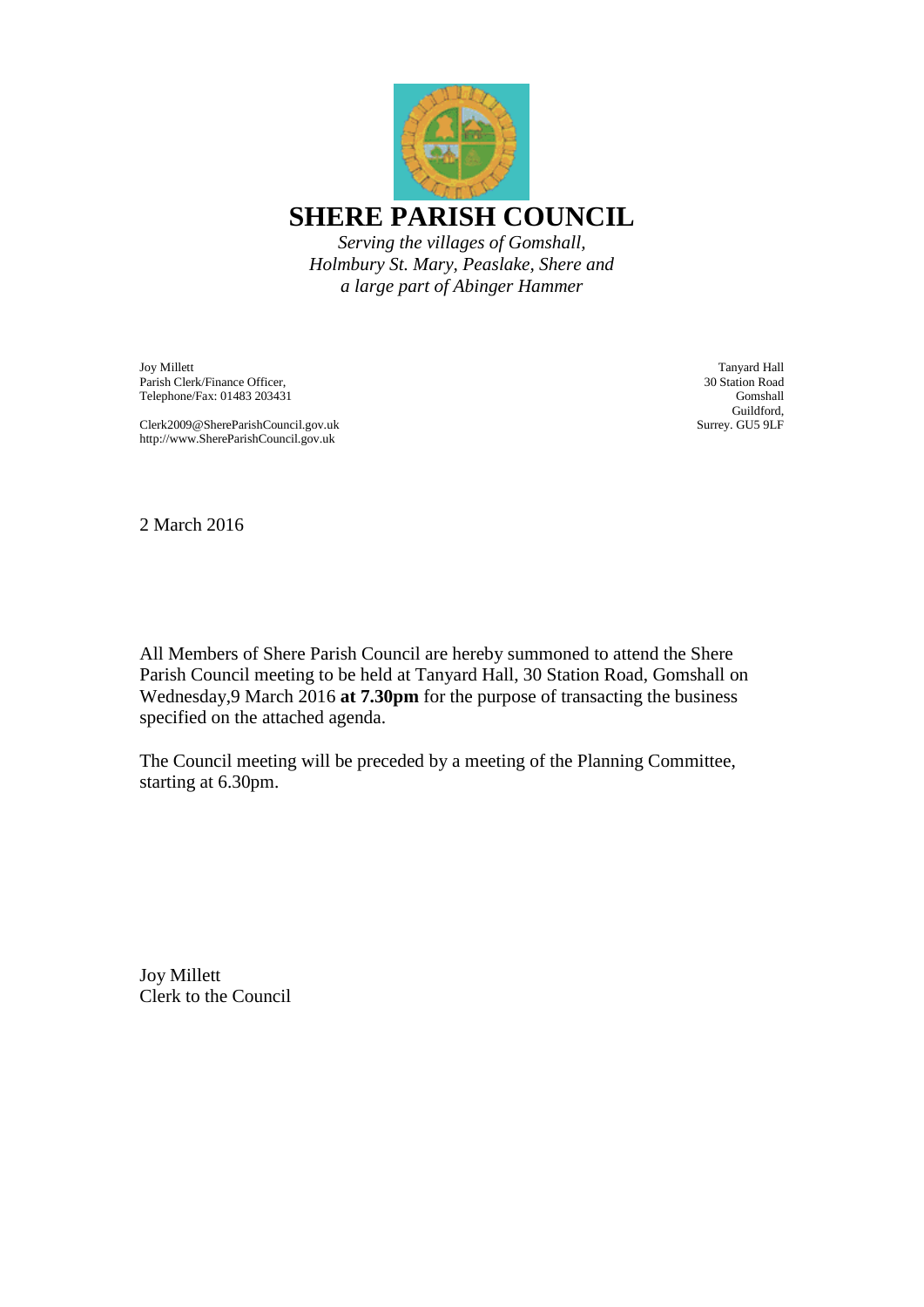

*Holmbury St. Mary, Peaslake, Shere and a large part of Abinger Hammer*

**Joy Millett Parish Clerk/Finance Officer, Telephone/Fax: 01483 203431**

**Clerk2009@ShereParishCouncil.gov.uk http://www.ShereParishCouncil.gov.uk**

**Tanyard Hall 30 Station Road Gomshall Guildford, Surrey. GU5 9LF**

## **COUNCIL MEETING 7.30PM ON WEDNESDAY, 9th MARCH 2016 TANYARD HALL, 30 STATION ROAD, GOMSHALL GU5 9LF**

## **AGENDA**

| Ref:   | Item:                                                             | Led by: |
|--------|-------------------------------------------------------------------|---------|
| 15/175 | To accept apologies and reasons for absence in accordance         | JM      |
|        | with the Local Government Act 1972, Schedule 12, para 40          |         |
| 15/176 | Declaration of Personal or Prejudicial Interests - to receive     | RD/JM   |
|        | any Declarations by Councillors on any of the agenda items        |         |
|        | below in accordance with the Local Authorities (Model Code        |         |
|        | of Conduct) Order 2007 - (SI.2007/1159)                           |         |
| 15/177 | Declaration of gifts or hospitality over £25. Members are         | RD/JM   |
|        | reminded that once a declaration of gifts or hospitality has      |         |
|        | been made then a new Form of Financial and other registerable     |         |
|        | interests must be completed                                       |         |
|        | <b>SHORT ADJOURNMENT TO ENABLE THE PUBLIC</b>                     |         |
|        | TO ADDRESS THE COUNCIL                                            |         |
| 15/178 | Approval of the Minutes of the Council meeting held on 11         | JM      |
|        | <b>February 2016</b>                                              |         |
| 15/179 | Police Matters - to receive a report from the police              | Police  |
|        | representative.                                                   |         |
|        | <b>ITEMS FOR DECISION:</b>                                        |         |
| 15/180 | <b>Finance matters:</b>                                           |         |
|        | Approval of income and expenditure for the month                  | JM      |
|        | ended January 2016                                                |         |
|        | To note bank reconciliations for month ended January<br>2016      |         |
|        | To note income and expenditure against budget<br>٠                |         |
|        | Holmbury St Mary manorial waste - to consider a<br>$\bullet$      | CC      |
|        | quotes for preliminary discussions and drawings                   |         |
|        | Old Fire Station roof, Shere - to ratify expenditure<br>$\bullet$ |         |
|        | for emergency expenditure                                         |         |
| 15/181 | <b>Risk Assessments</b> – to approve the following risk           | JM/RD   |
|        | assessments:                                                      |         |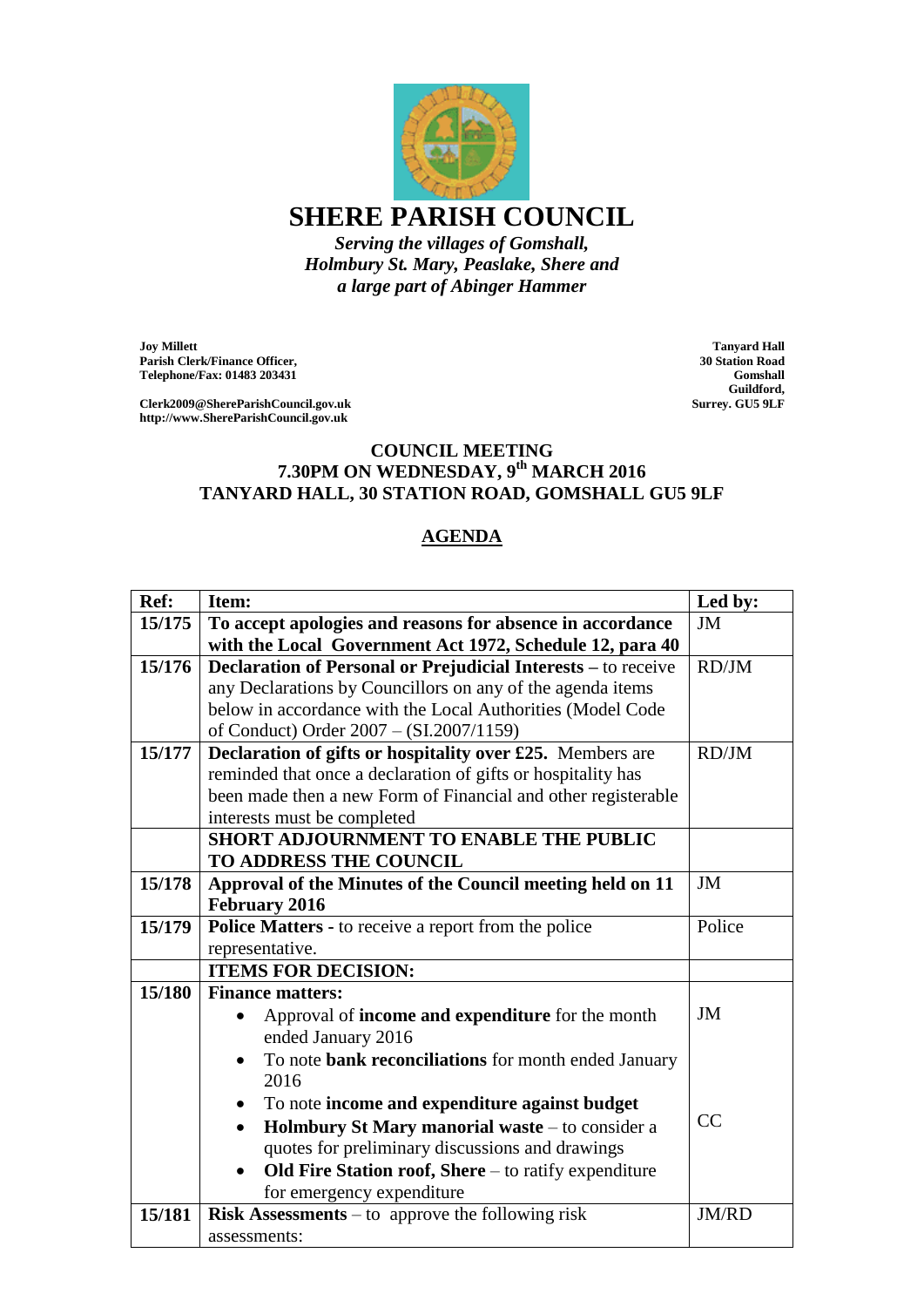|        | Financial<br>$\bullet$                                               |               |
|--------|----------------------------------------------------------------------|---------------|
|        | <b>Financial Regulations</b>                                         |               |
|        | Staff workplace                                                      |               |
|        | <b>Accidents and First Aid</b><br>$\bullet$                          |               |
|        | Public conveniences, Shere<br>$\bullet$                              |               |
|        | Outside workers                                                      |               |
|        |                                                                      |               |
|        | <b>Tanyard Hall</b>                                                  |               |
|        | Governance and management<br>$\bullet$                               |               |
| 15/182 | Peaslake Lane, Peaslake – to consider a draft proposal by            | RD/JM         |
|        | <b>Surrey Highways</b>                                               |               |
| 15/183 | Felbury House - to consider assigning the lease, in light of         | $\mathbf{JM}$ |
|        | advice from the Council's solicitor.                                 |               |
| 15/184 | Peaslake Stores steps – to receive advice from the Council's         | JM            |
|        | solicitor                                                            |               |
| 15/185 | Downs View and Wylton, Goose Green - to consider a                   | RD/JM         |
|        | request from the owners to put a house sign at the end of their      |               |
|        | track to direct visitors                                             |               |
| 15/186 | <b>Peaslake Free School</b> – to seek the Parish Council's           | RD/JM         |
|        | permission to erect a school sign on the Scudges, at the foot of     |               |
|        | the steps.                                                           |               |
| 15/187 | Queen's $90th$ birthday celebrations – to consider the Parish        | <b>RD</b>     |
|        | Council's support for this event                                     |               |
| 15/188 | Street naming and numbering consultation, development                |               |
|        | at Church Hill, Shere - to consider a suggested name of 'St          |               |
|        | Catherine's Field' for the new development of 3 dwellings at         |               |
|        | former $1 - 3$ Spinners, Church Hill, Shere                          |               |
|        | <b>ITEMS TO NOTE:</b>                                                |               |
| 15/189 | <b>Peaslake Farm</b> $-$ to note a report of the public consultation | <b>RD</b>     |
|        | meetings held in early March, on the future use of the Farm.         |               |
| 15/190 | <b>Protocols</b> – to note a report by the Clerk                     | JM            |
| 15/191 | <b>Gomshall Post Office</b> – to note an up-date from the Post       | RD/JM         |
|        | Office.                                                              |               |
| 15/192 | <b>Shere War Memorial</b> – to note that this memorial has been      | RD/JM         |
|        | listed at Grade II, as a Building of Special Architectural or        |               |
|        | Historic Interest.                                                   |               |
| 15/193 | <b>Meeting to discuss HGV routes</b> $-$ to note that a meeting of   | CB/RD         |
|        | local parish councils, hosted by Shere Parish Council, is being      |               |
|        | arranged.                                                            |               |
| 15/194 | Minutes of the General Purposes Committee – to receive the           | CC            |
|        | draft minutes of the General Purposes Committee held on 18           |               |
|        | February 2016.                                                       |               |
| 15/195 | <b>Community buildings grants</b> – to note availability of new      | JM            |
|        | funding to improve the energy efficiency of community                |               |
|        | buildings                                                            |               |
| 15/196 | <b>Community Speedwatch – use of equipment – to note the</b>         | <b>RD</b>     |
|        | current level of usage                                               |               |
| 15/197 | <b>Councillors' Business</b> (for noting or including on the agenda  | All           |
|        | for the next meeting)                                                |               |
| 15/198 | Clerk's Report (for noting, delegation to the Clerk or               | JM            |
|        | inclusion on the next agenda)                                        |               |
| 15/199 | <b>Date of next meeting:</b> Tuesday, 12 April 2016, at 7.30pm at    | JM            |
|        | Holmbury St Mary village hall.                                       |               |
|        |                                                                      |               |